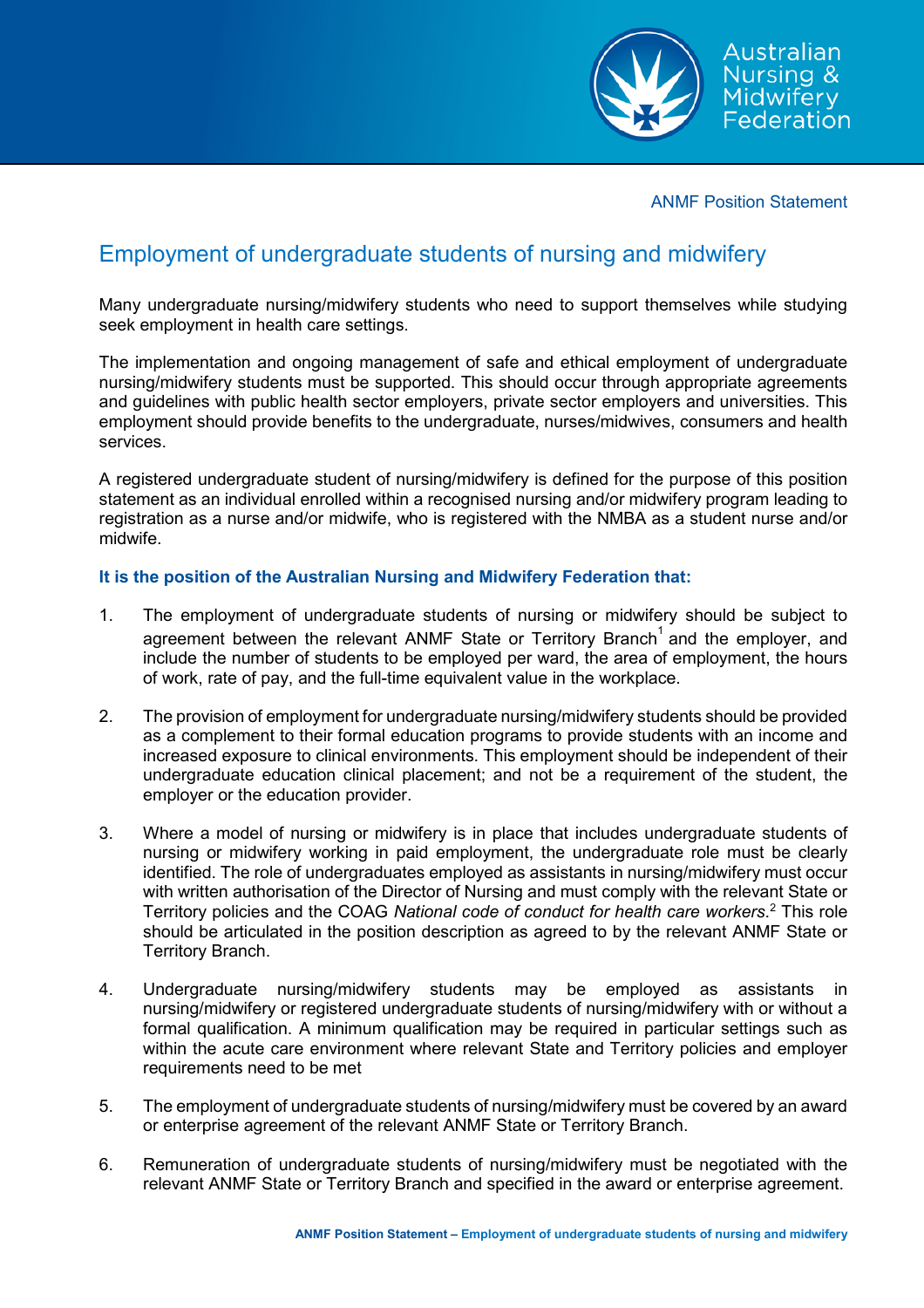

- 7. The employment of undergraduate students of nursing/midwifery must not be a substitute for the employment of registered nurses, enrolled nurses or midwives. Undergraduate nursing/midwifery students should not replace registered health practitioners to cover sick leave or gaps in the rostering at any time.
- 8. Any employment of undergraduate students of nursing/midwifery must occur within relevant state or territory legislative requirements.
- 9. There must be adequate registered nurse/midwife support and supervision for the employed student nurse/midwife in the workplace, including training/mentoring programs for nurses and midwives acting as student mentors, and up to date policies and procedures relevant to the area in which the students are working.
- 10. There must be education and training of registered nurses, midwives and enrolled nurses regarding the employment of undergraduate students of nursing/midwifery.
- 11. Consistent with the Nursing and Midwifery Board of Australia's national decision-making framework, <sup>3</sup> the registered nurse/midwife is responsible and accountable for all nursing or midwifery activities they delegate to the undergraduate student of nursing/midwifery.
- 12. Any facility employing undergraduate nursing/midwifery students must ensure that staffing and skill mix takes into account case mix, dependency levels of the clinical area and how this aligns with care activities and scope of practice of the undergraduate nursing/midwifery student.
- 13. Undergraduates employed as assistants in nursing/midwifery or registered undergraduate students of nursing/midwifery assist in the provision of basic nursing/midwifery care, working within a plan of care under the supervision and direction of a registered nurse or midwife. The undergraduate assistant in nursing/midwifery or registered undergraduate student of nursing/midwifery still remains accountable for their practice. Undergraduates must work within the scope/limits of their level of knowledge and skill and within their job description provided by their employer.
- 14. In consultation with the relevant ANMF State or Territory Branch, the employment of undergraduate students of nursing/midwifery must be subject to regular evaluation and review in conjunction with the student, other nurses or midwives and the employer.
- 15. Where employers engage a methodology for appropriate nursing or midwifery staffing and skill mix in a unit or area of practice, undergraduate students in nursing/midwifery should not be included in those calculations.
- 16. The ongoing management of safe and ethical employment of undergraduate nursing and midwifery students should be reviewed annually by key stakeholders.